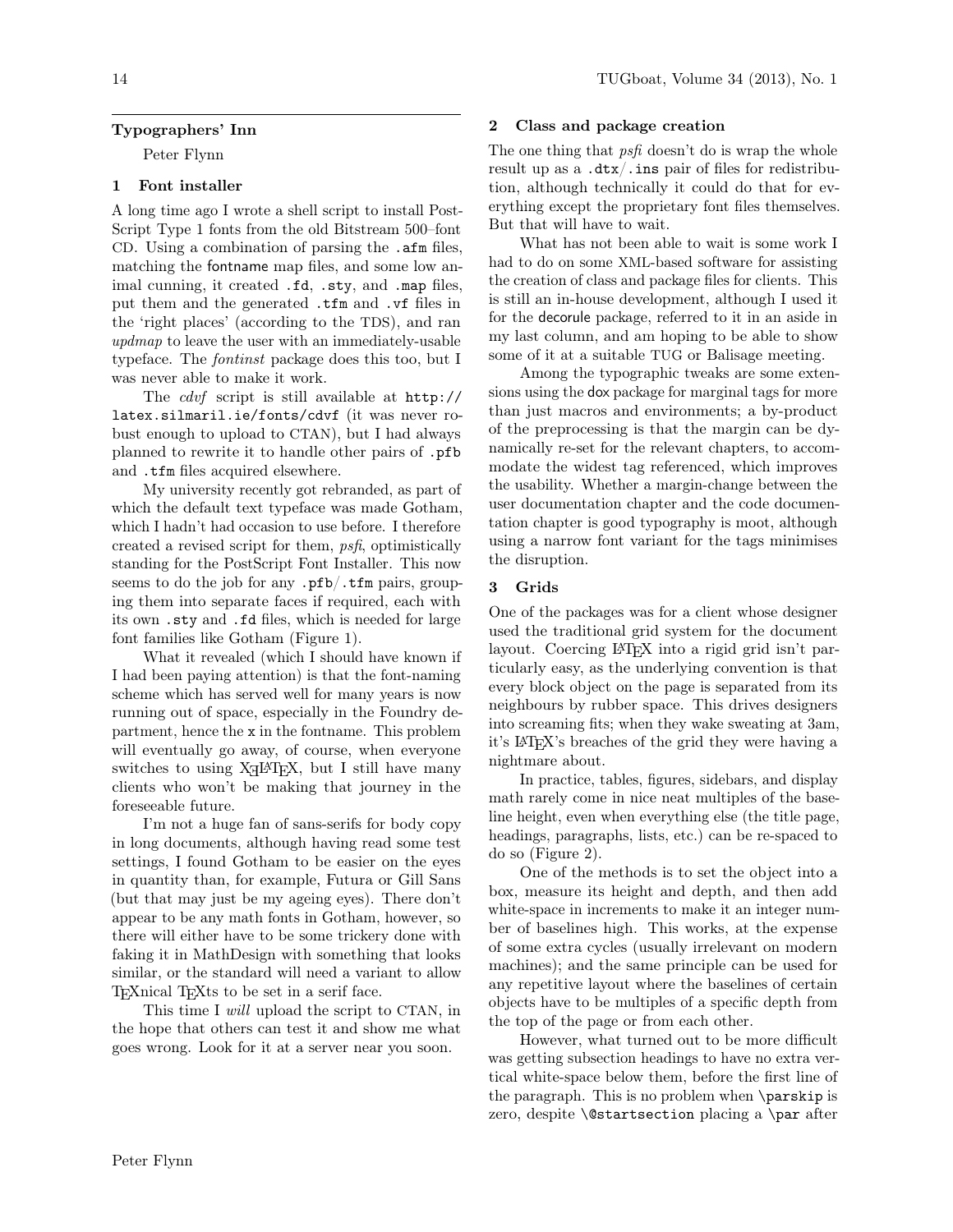| Source                                   | <b>Font</b> |                  |           |    | Series Shape Fontname Example |                                    |
|------------------------------------------|-------------|------------------|-----------|----|-------------------------------|------------------------------------|
| GothamCond-Medium                        |             | Gotham Condensed | mc        | n  | xgcm8rc                       | The glib czar junks my VW Fox PDQ  |
| GothamCond-Medium                        |             | Gotham Condensed | mc        | SC | xgcmc8rc                      | THE GLIB CZAR JUNKS MY VW FOX PDQ  |
| GothamCond-MediumItalic Gotham Condensed |             |                  | mc        | it | xgcmi8rc                      | The glib czar junks my VW Fox PDQ  |
| GothamCond-Book                          |             | Gotham Condensed | kc        | n  | xgck8rc                       | The glib czar junks my VW Fox PDQ  |
| GothamCond-Book                          |             | Gotham Condensed | kc        | SC | xgckc8rc                      | THE GLIB CZAR JUNKS MY VW FOX PDQ  |
| GothamCond-BookItalic                    |             | Gotham Condensed | kc        | it | xgcki8rc                      | The glib czar junks my VW Fox PDQ  |
| GothamCond-Bold                          |             | Gotham Condensed | hc        | n  | xgcb8rc                       | The glib czar junks my VW Fox PDQ  |
| GothamCond-Bold                          |             | Gotham Condensed | bc        | SC | xgcbc8rc                      | THE GLIB CZAR JUNKS MY VW FOX PDQ  |
| GothamCond-BoldItalic                    |             | Gotham Condensed | bc        | it | xgcbi8rc                      | The glib czar junks my VW Fox PDQ  |
| GothamCond-Black                         |             | Gotham Condensed | cc        | n  | xgcc8rc                       | The glib czar junks my VW Fox PDQ  |
| GothamCond-Black                         |             | Gotham Condensed | cc        | SC | xgccc8rc                      | THE GLIB CZAR JUNKS MY VW FOX PDQ  |
| GothamCond-BlackItalic                   |             | Gotham Condensed | cc        | it | xgcci8rc                      | The glib czar junks my VW Fox PDQ  |
| GothamCond-Ultra                         |             | Gotham Condensed | uc        | n  | xgcu8rc                       | The glib czar junks my VW Fox PDQ  |
| GothamCond-Ultra                         |             | Gotham Condensed | uc        | SC | xgcuc8rc                      | THE GLIB CZAR JUNKS MY VW FOX PDQ  |
| GothamCond-UltraItalic                   |             | Gotham Condensed | uc        | it | xgcui8rc                      | The glib czar junks my VW Fox PDQ  |
| GothamCond-XBlack                        |             | Gotham Condensed | хc        | n  | xgcx8rc                       | The glib czar junks my VW Fox PDQ  |
| GothamCond-XBlack                        |             | Gotham Condensed | хc        | SC | xgcxc8rc                      | THE GLIB CZAR JUNKS MY VW FOX PDQ  |
| GothamCond-XBlackItalic Gotham Condensed |             |                  | <b>XC</b> | it | xgcxi8rc                      | The glib czar junks my VW Fox PDQ  |
| GothamCond-Thin                          |             | Gotham Condensed | ac        | n  | xgca8rc                       | The glib czar junks my VW Fox PDQ  |
| GothamCond-Thin                          |             | Gotham Condensed | ac        | SC | xgcac8rc                      | THE GLIR CZAR ILINKS MY VW FOX PDO |
| GothamCond-ThinItalic                    |             | Gotham Condensed | ac        | it | xgcai8rc                      | The glib czar junks my VW Fox PDQ  |
| GothamCond-Light                         |             | Gotham Condensed | 1c        | n  | xgc18rc                       | The glib czar junks my VW Fox PDQ  |
| GothamCond-Light                         |             | Gotham Condensed | 1c        | SC | xgclc8rc                      | THE GLIB CZAR JUNKS MY VW FOX PDQ  |
| GothamCond-LightItalic                   |             | Gotham Condensed | 1c        | it | xgcli8rc                      | The glib czar junks my VW Fox PDQ  |
| GothamCond-XLight                        |             | Gotham Condensed | jc        | n  | xgcj8rc                       | The glib czar junks my VW Fox PDQ  |
| GothamCond-XLight                        |             | Gotham Condensed | jc        | SC | xgcjc8rc                      | THE GLIB CZAR JUNKS MY VW FOX PDQ  |
| GothamCond-XLightItalic                  |             | Gotham Condensed | jc        | it | xgcji8rc                      | The glib czar junks my VW Fox PDQ  |

Table 6: Fonts installed (continued)

| ries |                               | Shape         |  |  |
|------|-------------------------------|---------------|--|--|
|      | mc Medium, Condensed/Cond     | n Normal      |  |  |
|      | kc Book, Condensed/Cond       | it Italic     |  |  |
|      | bc Bold, Condensed/Cond       | s1 Slanted    |  |  |
|      | cc Black, Condensed/Cond      | sc Small Caps |  |  |
|      | uc Ultra/UltraBlack,          |               |  |  |
|      | Condensed/Cond                |               |  |  |
|      | xc ExtraBold/ExtraBlack,      |               |  |  |
|      | Condensed/Cond                |               |  |  |
|      | ac Thin/Hairline,             |               |  |  |
|      | Condensed/Cond                |               |  |  |
|      | 1c Light, Condensed/Cond      |               |  |  |
|      | jc ExtraLight, Condensed/Cond |               |  |  |
|      |                               |               |  |  |

Figure 1: One of the faces in the Gotham family from Hoefler & Frère-Jones

 $S<sub>el</sub>$ 

the heading, because you can set the relevant argument of \@startsection to 1sp (it cannot be zero or negative because that is used to specify run-in headings). But when the layout requires a non-zero paragraph space, done in this case with the parskip package, that amount gets added by the \par after a heading. One solution— a kludge— is to add an embedded negative skip at the end of the heading text, which would drag the following paragraph up; and then to add code to **\@dottedtocline** so that the negative skip in the heading did not affect the Table of Contents. Running heads would not normally occur at the subsection level, otherwise the same method would have been needed there.

#### 4 Business cards

I haven't used very many of these but I do have a few for meetings with people who need them. Some cultures use them more than others: I am told they are de rigeur in Japan and virtually non-existent in Silicon Valley. Graduate students don't immediately spring to mind as a market, but in fact they're rather important. These are people who meet funding agencies, attend conferences where they need to get their name and their institution known, and do business with authors and publishers who may need reminding of the person and the field.

But they're far too expensive for a department to have them professionally printed for every student,